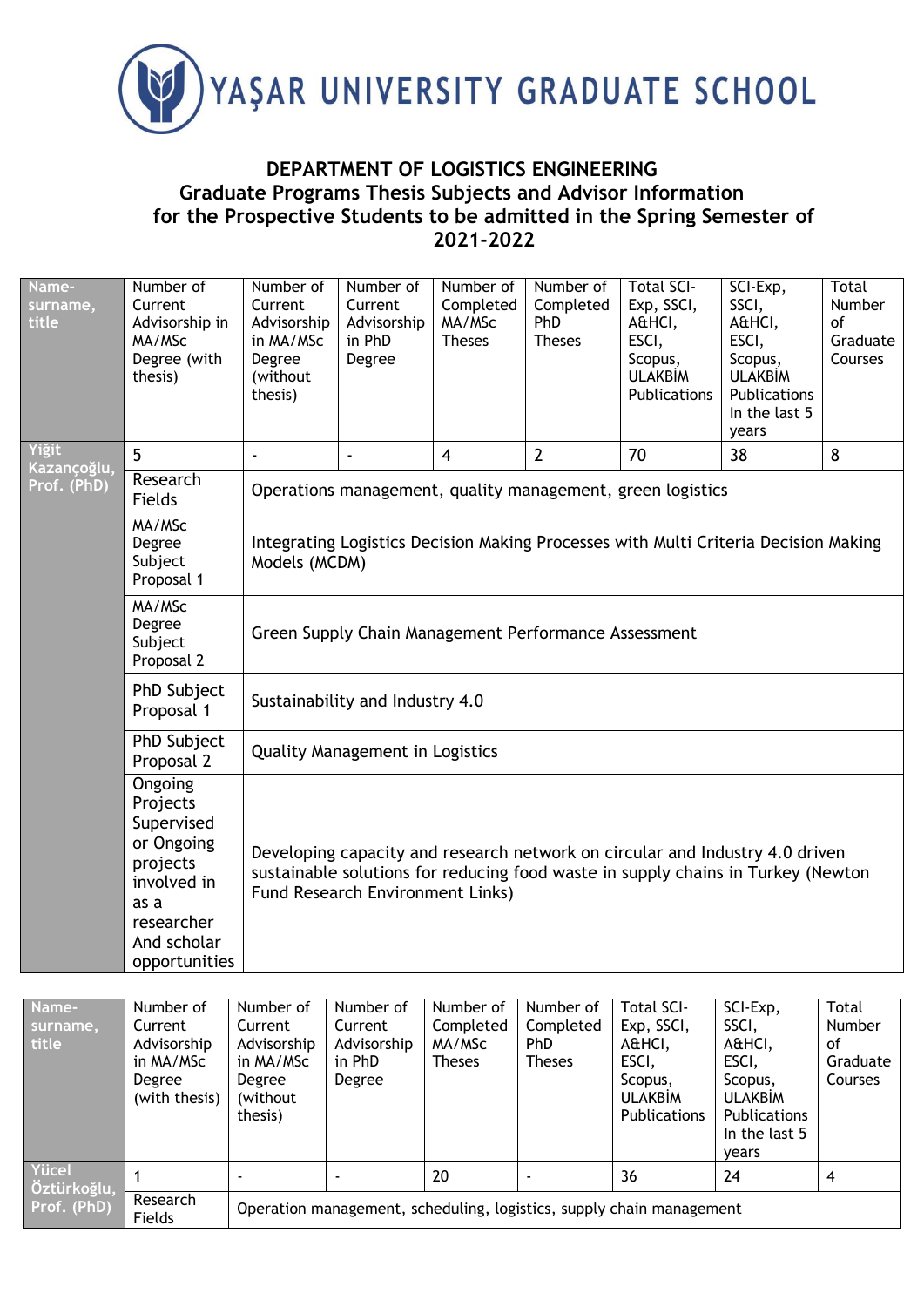| MA/MSc<br>Degree<br>Subject<br>Proposal 1 | Redesign of existing logistics processes with Industry 4.0 approach |
|-------------------------------------------|---------------------------------------------------------------------|
|-------------------------------------------|---------------------------------------------------------------------|

| Name-<br>surname,<br>title                          | Number of<br>Current<br>Advisorship<br>in MA/MSc<br>Degree (with<br>thesis) | Number of<br>Current<br>Advisorship<br>in MA/MSc<br>Degree<br>(without)<br>thesis)      | Number of<br>Current<br>Advisorship<br>in PhD<br>Degree | Number of<br>Completed<br>MA/MSc<br><b>Theses</b> | Number of<br>Completed<br>PhD<br>Theses | <b>Total SCI-</b><br>Exp, SSCI,<br>A&HCI,<br>ESCI,<br>Scopus,<br><b>ULAKBİM</b><br><b>Publications</b> | SCI-Exp,<br>SSCI,<br>A&HCI,<br>ESCI,<br>Scopus,<br><b>ULAKBIM</b><br>Publications<br>In the last 5<br>years | Total<br><b>Number</b><br>οf<br>Graduate<br>Courses |  |  |
|-----------------------------------------------------|-----------------------------------------------------------------------------|-----------------------------------------------------------------------------------------|---------------------------------------------------------|---------------------------------------------------|-----------------------------------------|--------------------------------------------------------------------------------------------------------|-------------------------------------------------------------------------------------------------------------|-----------------------------------------------------|--|--|
| <b>Esra</b><br>Ekinci,<br>Assist.<br>Prof.<br>(PhD) | $\mathbf 1$                                                                 |                                                                                         |                                                         |                                                   | $\blacksquare$                          | 6                                                                                                      | 4                                                                                                           | 5                                                   |  |  |
|                                                     | Research<br>Fields                                                          | Retail supply chain management, system complexity, system dynamics, scheduling problems |                                                         |                                                   |                                         |                                                                                                        |                                                                                                             |                                                     |  |  |
|                                                     | MA/MSc<br>Degree<br>Subject<br>Proposal 1                                   | Performance evaluation of supply chains using MCDM                                      |                                                         |                                                   |                                         |                                                                                                        |                                                                                                             |                                                     |  |  |
|                                                     | MA/MSc<br>Degree<br>Subject<br>Proposal 2                                   | Retail supply chain management                                                          |                                                         |                                                   |                                         |                                                                                                        |                                                                                                             |                                                     |  |  |

| Name-<br>surname,<br>title | Number of<br>Current<br>Advisorship<br>in MA/MSc<br>Degree (with<br>thesis) | Number of<br>Current<br>Advisorship<br>in MA/MSc<br>Degree<br>(without)<br>thesis)                                           | Number of<br>Current<br>Advisorship<br>in PhD<br>Degree | Number of<br>Completed<br>MA/MSc<br><b>Theses</b> | Number of<br>Completed<br>PhD<br><b>Theses</b> | <b>Total SCI-</b><br>Exp, SSCI,<br>A&HCI,<br>ESCI,<br>Scopus,<br><b>ULAKBIM</b><br>Publications | SCI-Exp,<br>SSCI,<br>A&HCI,<br>ESCI,<br>Scopus,<br><b>ULAKBIM</b><br>Publications<br>In the last 5<br>years | Total<br><b>Number</b><br>οf<br>Graduate<br>Courses |  |  |
|----------------------------|-----------------------------------------------------------------------------|------------------------------------------------------------------------------------------------------------------------------|---------------------------------------------------------|---------------------------------------------------|------------------------------------------------|-------------------------------------------------------------------------------------------------|-------------------------------------------------------------------------------------------------------------|-----------------------------------------------------|--|--|
| Gülmüş<br>Börühan,         |                                                                             |                                                                                                                              |                                                         |                                                   |                                                | 8                                                                                               | 5.                                                                                                          | 3                                                   |  |  |
| Assist.<br>Prof.           | Research<br>Fields                                                          | Logistics service quality, disaster management and disaster logistics, retail management and<br>retail logistics, e-commerce |                                                         |                                                   |                                                |                                                                                                 |                                                                                                             |                                                     |  |  |
| (PhD)                      | MA/MSc<br>Degree<br>Subject<br>Proposal 1                                   | Return Management in Omni Channel Retailing                                                                                  |                                                         |                                                   |                                                |                                                                                                 |                                                                                                             |                                                     |  |  |
|                            | MA/MSc<br>Degree<br>Subject<br>Proposal 2                                   | Omni-Channel Capability and Customer Satisfaction: Mediating Roles of Flexibility                                            |                                                         |                                                   |                                                |                                                                                                 |                                                                                                             |                                                     |  |  |
|                            | MA/MSc<br>Degree<br>Subject<br>Proposal 3                                   | Circular Economy and Food Waste Management                                                                                   |                                                         |                                                   |                                                |                                                                                                 |                                                                                                             |                                                     |  |  |

| Name-<br>surname,<br>title | Number of<br>Current<br>Advisorship<br>in MA/MSc | Number of<br>Current<br>Advisorship<br>in MA/MSc | Number of<br>Current<br>Advisorship<br>in PhD | Number of<br>Completed<br>MA/MSc<br><b>Theses</b> | Number of<br>Completed<br><b>PhD</b><br><b>Theses</b> | <b>Total SCI-</b><br>Exp, SSCI,<br>A&HCI,<br>ESCI, | SCI-Exp,<br>SSCI,<br>A&HCI,<br>ESCI,                                | <b>Total</b><br>Number<br>οf<br>Graduate |
|----------------------------|--------------------------------------------------|--------------------------------------------------|-----------------------------------------------|---------------------------------------------------|-------------------------------------------------------|----------------------------------------------------|---------------------------------------------------------------------|------------------------------------------|
|                            | Degree (with<br>thesis)                          | Degree<br>(without)<br>thesis)                   | Degree                                        |                                                   |                                                       | Scopus,<br><b>ULAKBIM</b><br>Publications          | Scopus,<br><b>ULAKBIM</b><br>Publications<br>In the last 5<br>vears | <b>Courses</b>                           |
|                            |                                                  |                                                  | ۰                                             | 8                                                 |                                                       | 8                                                  | 6                                                                   |                                          |